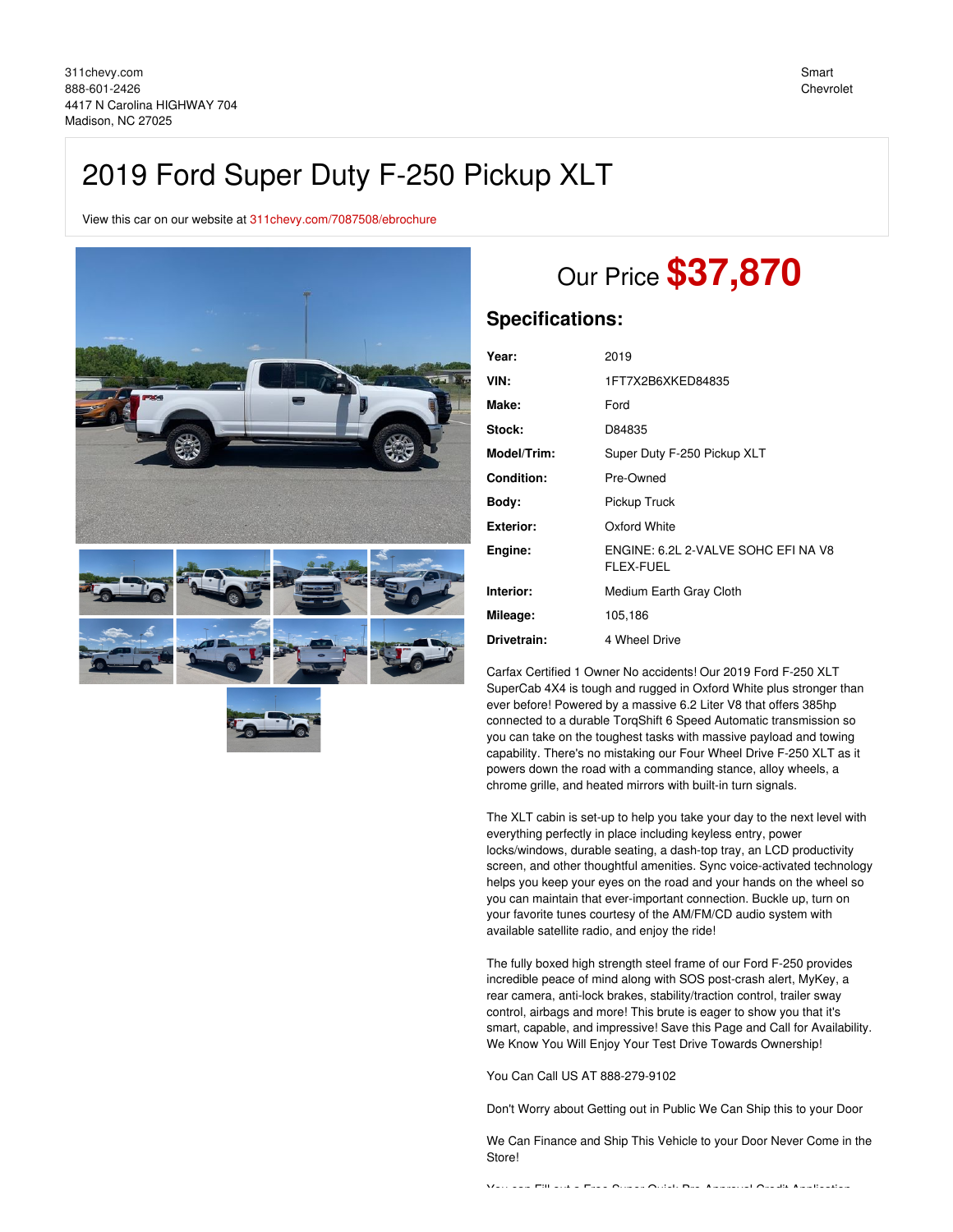You can Fill out a Free Super Quick Pre-Approval Credit Application here!

https://www.smartfordsouthboston.com/finance/apply-for-financing/

We Use Over 40 banks a Credit Unions For the Lowest Rates Possible For All Types Of Credit!

YOU CAN Call US AT 888-279-9102

We Will Buy your Car, Truck, RV, Airplane, Anything

Over 400 Used Cars For Sale Over 40 Diesels trucks for sale.

COLLECTIONS, JUDGEMENTS, DIVORCE NO PROBLEM!

TRADE-INS WELCOME! WE BUY CARS Everyday, Even if you don't buy Ours!

If you are looking for cars or trucks For Sale Near me, Don't worry we Ship to your door

We Will Trade or Buy anything of any value, Cars, trucks, boats, guns, Rv's campers Horse trailers, anything!

#### 2019 Ford Super Duty F-250 Pickup XLT Smart Chevrolet - 888-601-2426 - View this car on our website a[t311chevy.com/7087508/ebrochure](https://311chevy.com/vehicle/7087508/2019-ford-super-duty-f-250-pickup-xlt-madison-nc-27025/7087508/ebrochure)

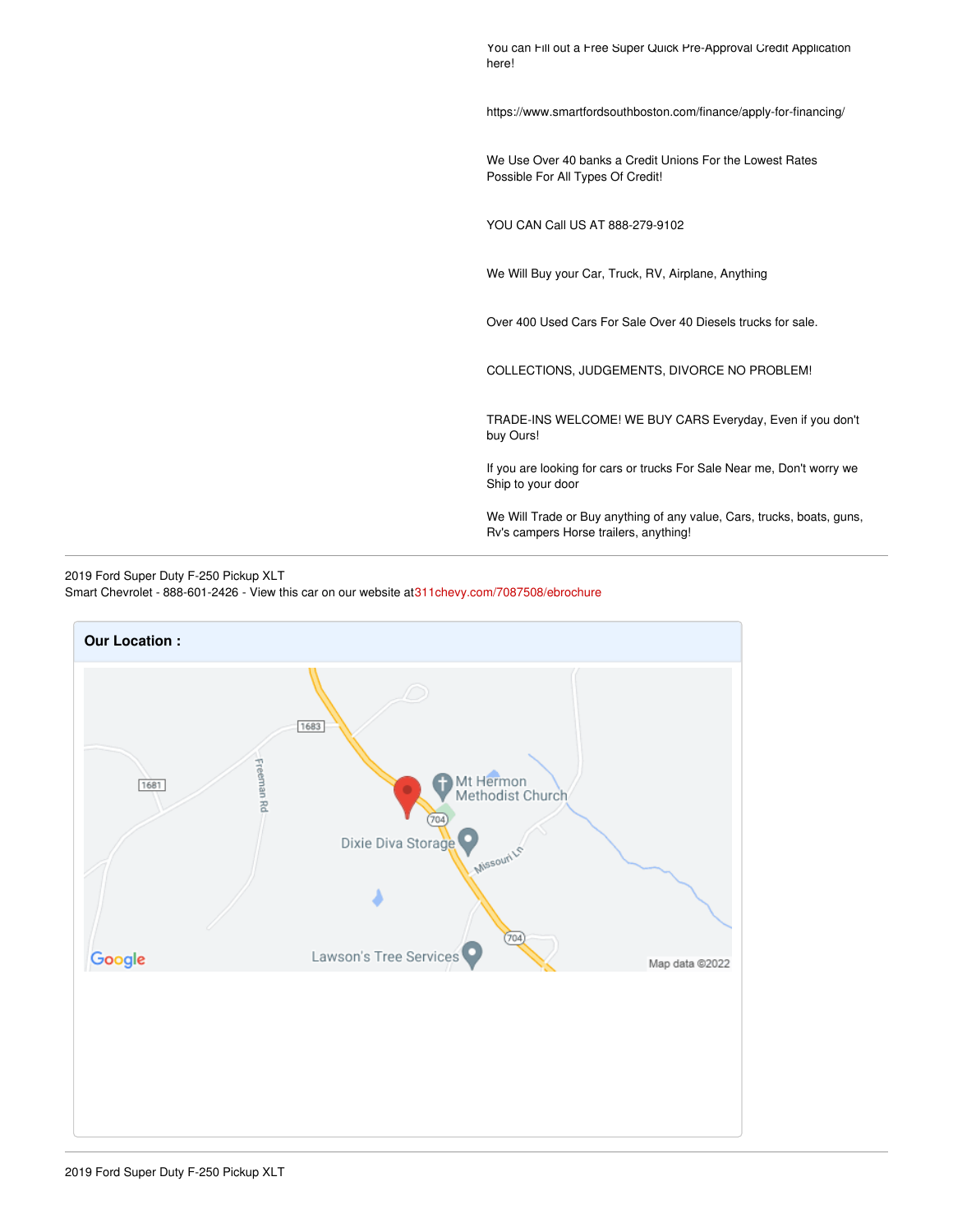## **Installed Options**

#### **Interior**

- 4-Way Driver Seat -inc: Manual Recline and Fore/Aft Movement
- 4-Way Passenger Seat -inc: Manual Recline and Fore/Aft Movement
- 60-40 Folding Split-Bench Front Facing Fold-Up Cushion Rear Seat
- Manual Tilt/Telescoping Steering Column
- Gauges -inc: Speedometer, Odometer, Oil Pressure, Engine Coolant Temp, Tachometer, Transmission Fluid Temp, Engine Hour Meter, Trip Odometer and Trip Computer
- Power Rear Windows- Rear Cupholder
- Remote Keyless Entry w/Integrated Key Transmitter, Illuminated Entry and Panic Button
- Cruise Control w/Steering Wheel Controls- Manual Air Conditioning
- HVAC -inc: Underseat Ducts- Illuminated Locking Glove Box- Full Cloth Headliner
- Urethane Gear Shifter Material
- Interior Trim -inc: Metal-Look Instrument Panel Insert and Chrome Interior Accents
- Cloth 40/20/40 Split Bench Seat -inc: 20% locking center under-seat storage, center armrest, cupholder, storage, 4-way adjustable driver/passenger headrests and driver's side manual lumbar
- Day-Night Rearview Mirror- Driver And Passenger Visor Vanity Mirrors
- 3 12V DC Power Outlets- Full Overhead Console w/Storage and 3 12V DC Power Outlets
- Front Map Lights- Fade-To-Off Interior Lighting
- Full Carpet Floor Covering -inc: Carpet Front And Rear Floor Mats
- Engine Compartment And Pickup Cargo Box Lights
- Instrument Panel Covered Bin, Dashboard Storage, Driver / Passenger And Rear Door Bins
- Power 1st Row Windows w/Driver And Passenger 1-Touch Up/Down
- Delayed Accessory Power- Power Door Locks- Systems Monitor- Trip Computer
- Outside Temp Gauge- Analog Appearance- Manual Adjustable Rear Head Restraints
- 2 Seatback Storage Pockets- Securilock Anti-Theft Ignition (pats) Engine Immobilizer
- Perimeter Alarm- Air Filtration

#### **Exterior**

- Wheels: 18" Sparkle Silver Painted Cast Aluminum -inc: bright hub covers/center ornaments
- Tires: LT275/65Rx18E BSW A/S- Regular Box Style- Steel Spare Wheel
- Full-Size Spare Tire Stored Underbody w/Crankdown- Clearcoat Paint
- Chrome Front Bumper w/Body-Colored Rub Strip/Fascia Accent and 2 Tow Hooks
- Chrome Rear Step Bumper- Black Side Windows Trim and Black Front Windshield Trim
- Black Door Handles- Manual Extendable Trailer Style Mirrors
- Black Power Heated Side Mirrors w/Convex Spotter, Manual Folding and Turn Signal Indicator
- Fixed Rear Window- Variable Intermittent Wipers- Privacy Glass- Aluminum Panels
- Front License Plate Bracket- Black Grille w/Chrome Accents
- Tailgate Rear Cargo Access- Reverse Opening Rear Doors
- Tailgate/Rear Door Lock Included w/Power Door Locks
- Auto On/Off Aero-Composite Halogen Daytime Running Lights Preference Setting Headlamps w/Delay-Off
- Cargo Lamp w/High Mount Stop Light- Perimeter/Approach Lights

#### **Safety**

- 4-Way Driver Seat -inc: Manual Recline and Fore/Aft Movement
- 4-Way Passenger Seat -inc: Manual Recline and Fore/Aft Movement
- 60-40 Folding Split-Bench Front Facing Fold-Up Cushion Rear Seat
- Manual Tilt/Telescoping Steering Column
- Gauges -inc: Speedometer, Odometer, Oil Pressure, Engine Coolant Temp, Tachometer, Transmission Fluid Temp, Engine Hour Meter, Trip Odometer and Trip Computer
- Power Rear Windows- Rear Cupholder
- Remote Keyless Entry w/Integrated Key Transmitter, Illuminated Entry and Panic Button
- Cruise Control w/Steering Wheel Controls- Manual Air Conditioning
- HVAC -inc: Underseat Ducts- Illuminated Locking Glove Box- Full Cloth Headliner
- Urethane Gear Shifter Material
- Interior Trim -inc: Metal-Look Instrument Panel Insert and Chrome Interior Accents
- Cloth 40/20/40 Split Bench Seat -inc: 20% locking center under-seat storage, center armrest, cupholder, storage, 4-way adjustable driver/passenger headrests and driver's side manual lumbar
- Day-Night Rearview Mirror- Driver And Passenger Visor Vanity Mirrors
- 3 12V DC Power Outlets- Full Overhead Console w/Storage and 3 12V DC Power Outlets
- Front Map Lights- Fade-To-Off Interior Lighting
- Full Carpet Floor Covering -inc: Carpet Front And Rear Floor Mats